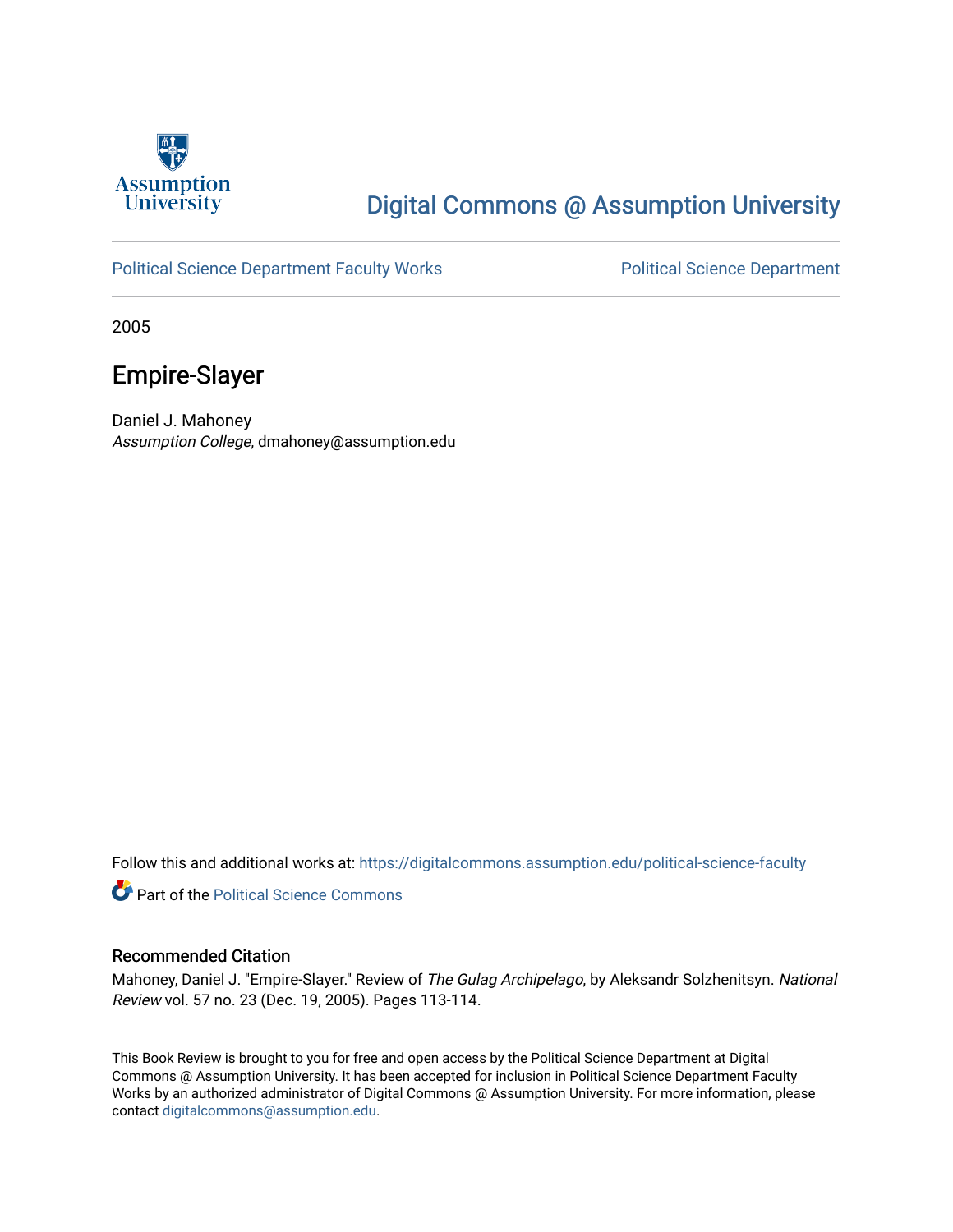and disappointment at best. No matter: The bright-eyed rationalist will soon have another analysis, and another project, and off we go again in hot pursuit of a perfect world.

Oakeshott found the source of rationalism in a false theory about knowledge. If I am engaging in some activity—such as cooking a meal, driving a car, or learning the rules of Scrabble—I can find out quite a lot from a book telling me the appropriate rules, quantities, and moves to be made. This is what Oakeshott called "technical" knowledge, and the essence of rationalism was the belief that nothing more was needed to succeed than an open mind and a grasp of this technical knowledge. And what a rationalist means by an "open mind" is thought that has been purged of prejudice, superstition, habit, or any other component of the real world.

In that real world, however, something more is needed to succeed, something much harder to define. Oakeshott called this thing "practical knowledge"; it is often what we refer to as "common sense." The dominant form taken by rationalism today can be studied in the American vogue for practical handbooks explaining how to succeed, which is perilous unless the reader has some "feel" for the skill in question. One of the great rationalist masterpieces of earlier times was Dale Carnegie's *How to Win Friends & Influence People*. Marvelous! What more do you need in life? All you have to do is follow Carnegie's rules. But beware: If you lack common sense in following these rules, you come across as some dreadful kind of creep or sycophant. Modern politics often replays this cycle of bright idea followed by disappointment.

*Rationalism in Politics* is a profound and witty account of Oakeshott's thought in the form of essays written when his work (never actually obscure) was at its most accessible. He has remarkable things to say about the character of education, the history of political philosophy, the human condition, and much else. None of this will change the world, because Oakeshott held, on impeccable logical grounds, that philosophy never entails a practical conclusion. We can, however, learn a saving skepticism toward much of the nonsense of the world. **NR** 

# ALEKSANDR SOLZHENITSYN

**Empire-Slayer**



### DANIEL J. MAHONEY

OLZHENITSYN's massive *Gulag*<br> *Archipelago* was published in<br>
English in three volumes be-<br>
tween 1974 and 1978. It is one<br>
of the indispensable books of the last fifty *Archipelago* was published in English in three volumes between 1974 and 1978. It is one years not least because it undermined the moral and political legitimacy of the entire Communist enterprise. This unique "experiment in literary investigation" brilliantly wove together Solzhenitsyn's personal experience and the testimony of 256 former prisoners with historical research and spiritual reflection. It allowed readers on both sides of the Iron Curtain to encounter totalitarian oppression as though for the first time, "to hear and see what it was all like: search, arrest, interrogation, prison, deportation, transit camp, prison camp . . . hunger, beatings, labor, corpses," to cite the words of the Russian writer Lydia Chukovskaya. Moreover, Solzhenitsyn's multifaceted, often sardonic authorial voice served as a powerful instrument for indicting

**Mr. Mahoney is a professor of political science at Assumption College in Worcester, Mass. He is the author of Aleksandr Solzhenitsyn: The Ascent from Ideology and of Bertrand de Jouvenel: The Conservative Liberal and the Illusions of Modernity.**

Communism and all its works.

At their root was mankind's and Solzhenitsyn's nemesis: ideology. Unlike the conventional analyses of academic historians and political scientists, Solzhenitsyn's understanding never treated the Soviet Union as merely one tyranny among others. Rather, it was an *ideological regime* built upon the twin pillars of violence and lies. It was "thanks to ideology" that the 20th century experienced "evildoing on a scale calculated in the millions." Ideology allowed tyrants and intellectuals alike to justify the unjustifiable and to amplify violence to nearly unimaginable levels.

This central focus of Solzhenitsyn's work made it much more difficult to blame the Soviet tragedy on Stalin's "cult of personality" or on local conditions that were somehow peculiar to an "authoritarian" Russia. As the late Martin Malia argued in an analysis profoundly indebted to Solzhenitsyn, every Communist regime has manifested a nearly identical "genetic code." Despite important cultural differences between Russian, Asian, and Caribbean Communism, every Communist experiment has been marked by a single-party regime based on a mendacious ideology that demonizes real or imagined enemies of socialism. Solzhenitsyn's insight was to highlight the insidious nature of ideology, and to make its absurdities fully visible to the Western imagination.

*Gulag* takes aim at the Manicheanism inherent in every project for the revolutionary transformation of man and society. The ideologist denies the permanence of the imperfection inherent in the human condition. Using the full force of his artistry Solzhenitsyn defends the timeless distinction between good and evil against its pernicious replacement by the ideological dichotomy between Progress and Reaction. The bitter experience of the Soviet camps led Solzhenitsyn to recover the age-old insight that "the line between good and evil passes not through states, nor between classes, nor between political parties either—but right through every human heart." More broadly, Solzhenitsyn returned to the wisdom of philosophical Christianity through reflection on his personal experience of human nature *in extremis*.

*The Gulag Archipelago* established beyond any doubt that 20th-century totali-